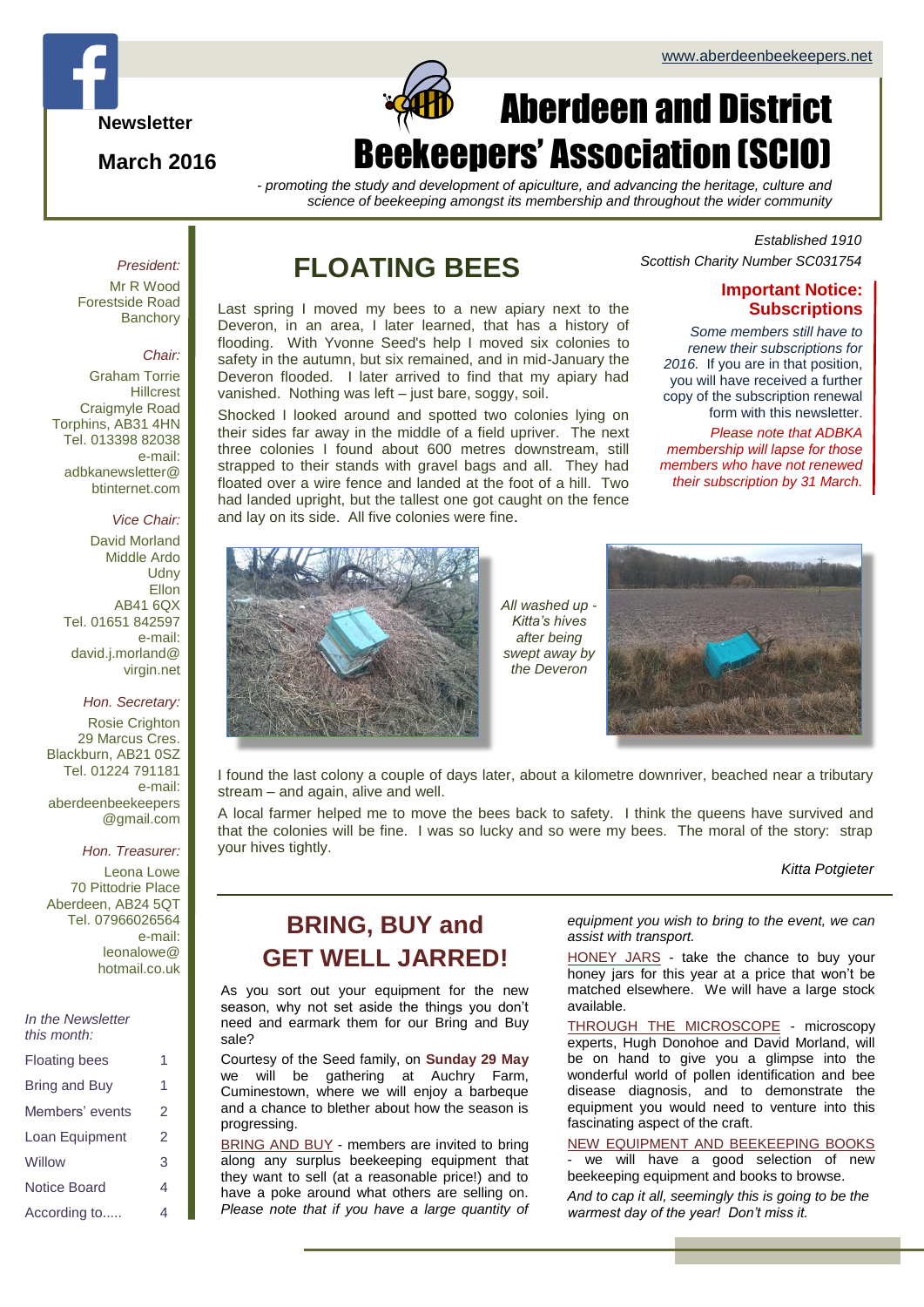## Page 2 of 4 ADBKA Newsletter

# **Members' Events Members' Events**

## PRACTICAL SESSION: **KIT ASSEMBLY**

#### **- putting together your flat pack hives and other beekeeping hardware**

Saturday 9 April 2016, 1.00pm-5.00pm

The Kinellar Community Hall, Fintray Road, Blackburn AB21 0SS

On Saturday 25 June we are invited to visit Murray McGregor's new queen rearing facility near Couper Angus. Murray runs a major bee farming operation and many members will have enjoyed visiting his heather sites here in the north east over the past few years. This is sure to be a real treat.

To help in planning this event, it would be extremely useful if we can get an idea of the number of members intending to make the trip. If you plan to head down to Couper Angus, please contact me on 013398 82038 or email [adbkanewsletter@btinternet.com](mailto:adbkanewsletter@btinternet.com) *Graham*



### **SPRING INTO ACTION!**

Are you ready for the active season? Your bees will be. Before you know it your colonies will be motoring on: rapidly increasing in size, making honey, and, before long, developing an inclination to swarm.

Make sure that you have a plan of action for the season. Decide what your beekeeping goals are, make sure you have the knowhow and equipment to realise your plan and, finally, be prepared to respond to the unexpected. Remember, the bees haven't read the books!

From 3 April onwards, there should be someone at the Crathes apiary each Sunday morning between 10am and midday. Why not drop by and stock up?

## DEMONSTRATION: **DEEP SPRING INSPECTION**

Saturday 30 April 2016 at 1.30pm ADBKA Apiary Crathes Castle Banchory AB31 5QJ

*(Make sure you bring your bee suit.)*

## **BEEKEEPING SUPPLIES AND FREE EQUIPMENT LOAN FOR ADBKA MEMBERS ACROSS THE NORTH EAST**

Honey extractors; Mini-melters; Heather honey press; Wax extractor; Wax foundation press

Contact: Sandy Gordon 01224 484540 **DANESTONE AB22 8AJ**

Heated uncapping tray; Electric uncapping knife; Heather honey press; Wax melter; Unimel stainless steel 3 frame tangential extractor

**BUY AND SAVE: CANDY AND SYRUP**

Contact: Erling Watt 074294 54572

[watterlingg@aol.com](mailto:watterlingg@aol.com) **LONGSIDE AB42 4XQ**

Heated uncapping tray; Electric uncapping knife; Heather honey press; Wax melter; Universal lightweight 9 frame radial extractor

**BUY AND SAVE: CANDY AND SYRUP**

Contact: Joan Gilbert-Stevens

019755 81369 [craigmill@btinternet.com](mailto:craigmill@btinternet.com)

**MUIR OF FOWLIS AB33 8NX**

Combimel stainless steel radial 9 frame extractor; Heated uncapping tray; Electric uncapping knife; Refractometer; Candlemaking kit

**BUY AND SAVE: CANDY, SYRUP AND HONEY JARS**

Contact: Graham Torrie 013398 82038 [adbkanewsletter@btinternet.com](mailto:adbkanewsletter@btinternet.com)

**CRATHES AB31 5QJ**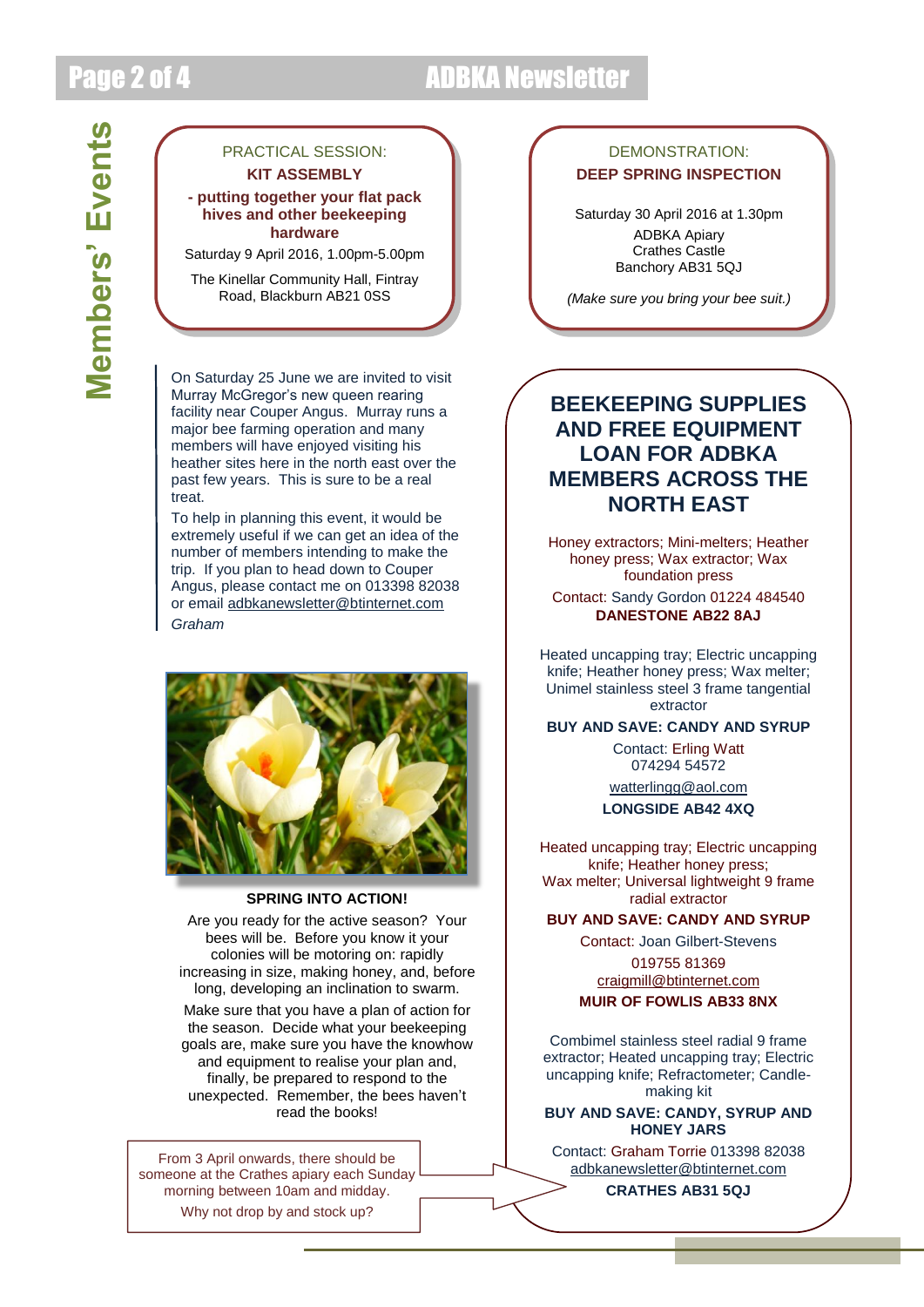## **WILLOW: A THREE COURSE MEAL FOR OUR BEES**

The willows may be weeping, but if they are near to your hives your bees will be laughing all the way to the dinner table.

## **STARTER**

Willow is one of the most important early spring sources of protein-packed pollen. It is a dioecious species, meaning that each individual plant will bear either male or female flowers, but not both. Pollen is only produced by the male flowers.

Workers are stimulated to go out in search of pollen through the action of a pheromone emitted by open brood. It's a virtuous circle. With the winter-stored pollen quickly getting used up to produce brood food for the first of the year's hatched larvae, the promotion of foraging behaviour amongst workers brings in fresh stocks, which in turn stimulate the queen to accelerate her laying.

#### **MAIN COURSE**

As an insect-pollinated plant, willow needs honeybees and other pollinators to visit both the male and female catkins. That means there's a meal of carbohydrate rich nectar available from all of the flowers.

Come March, winter honey stores will be critically low, so this early nectar source can be a life saver for honey bees. As in the case of pollen, incoming nectar will accelerate the queen's laying rate, so producing an urgently needed new generation of nurse bees.

## **DESSERT**

Willows produce a generous amount of sap, a real draw for plant-sucking aphids. The high sucrose content of the sap is partly synthesised by the aphids into complex sugars or oligosaccharides, then excreted in the form of 'honeydew'. Bees will collect this, process it and store it as honeydew honey.

In its precise definition of 'honey', the Honey (Scotland) Regulations 2015 begins by telling us that it is "the natural sweet substance produced by *Apis mellifera* bees from the nectar of plants or from secretions of living parts of plants or *excretions of plant-sucking insects*....." Yum, yum!



## WHY NOT PLANT -

*Salix caprea*, also known as Goat Willow? It will grow on heavy damp soils but will also do well on drier ground. Remember, if you are aiming to give your bees an early-spring pollen treat, make sure that the plant you buy is male.

Expect to pay around £45-£50 for a tree at 5ft or so. Smaller specimens will cost anything from £10 upwards. Not cheap, but your bees will love you for it.

Of watery race Alders and Willows spread O'er silver brooks their melancholy shade, Which heretofore (thus tales have been believed) Were two poor men, who by their fishing lived; Till on a day when Pales' feast was held, And all the town with pious mirth was filled, This impious pair alone her rites despised, Pursued their care, till she their crime chastised: While from the banks they gazed upon the flood, The angry goddess fixed them where they stood, Transformed to sets, and just examples made To such as slight devotion for their trade. At length, well watered by the bounteous stream They gained a root, and spreading trees became; Yet pale their leaves, as conscious how they fell, Which croaking frogs with vile reproaches tell.

*De Hortorum Cultura*

R Rapin

Willows, sometimes called Sallows, belong to the Genus *Salix*. The bark and leaves contain a substance called salicin. If consumed, this is converted into salicylic acid, which has a medicinal effect. Potions prepared from willow have been used by humans throughout history for easing aches and pains.

In 1897, a scientist working for the German chemical company Bayer AG produced a synthetic version of the active ingredient in willow, in the form of acetylsalicylic acid, still marketed by Bayer today as Asprin.

Bayer also produces the neonicotinoid pesticides Imidacloprid and Thiacloprid.